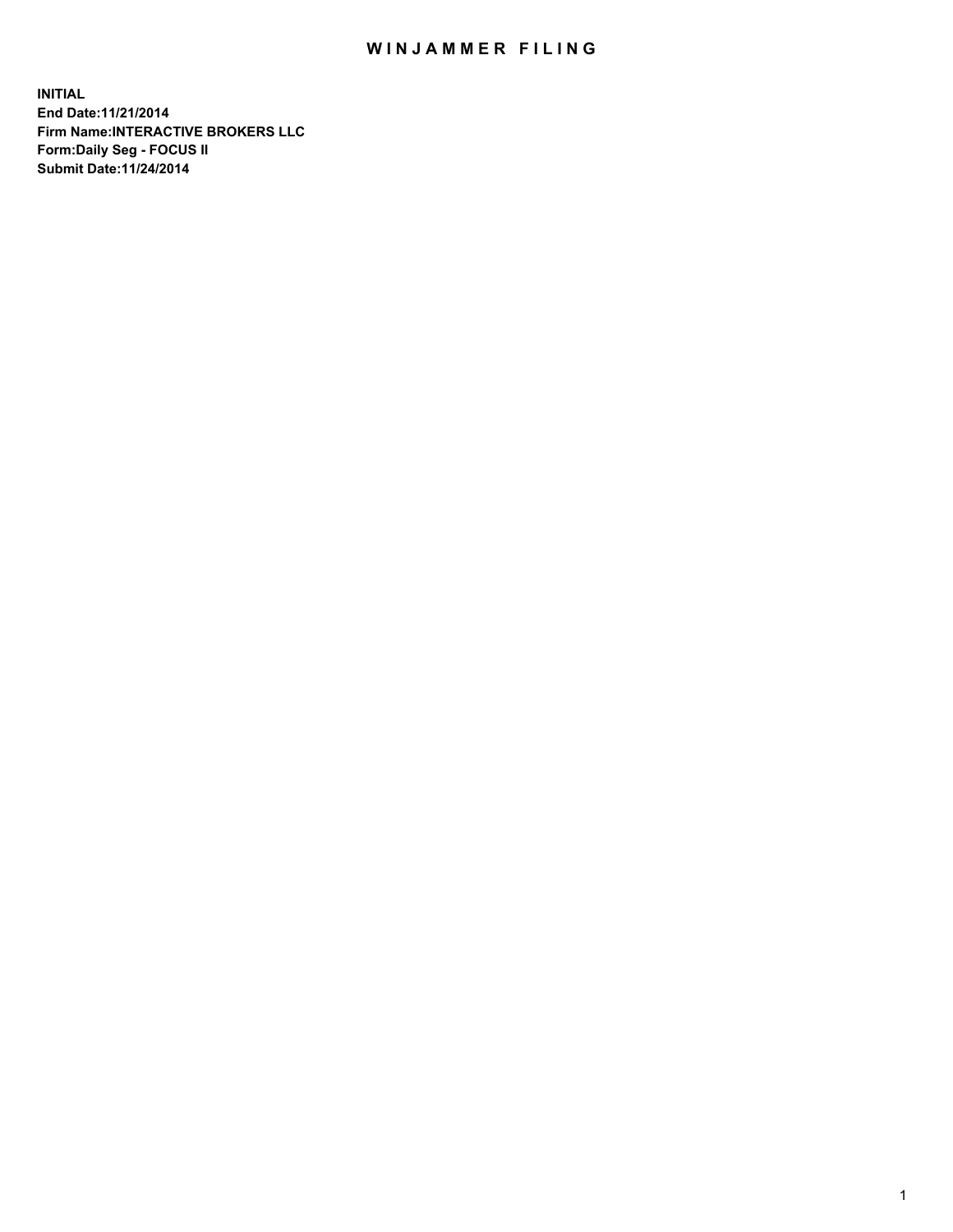## **INITIAL End Date:11/21/2014 Firm Name:INTERACTIVE BROKERS LLC Form:Daily Seg - FOCUS II Submit Date:11/24/2014 Daily Segregation - Cover Page**

| Name of Company<br><b>Contact Name</b><br><b>Contact Phone Number</b><br><b>Contact Email Address</b>                                                                                                                                                                                                                          | <b>INTERACTIVE BROKERS LLC</b><br><b>Michael Ellman</b><br>203-422-8926<br>mellman@interactivebrokers.co<br>m |
|--------------------------------------------------------------------------------------------------------------------------------------------------------------------------------------------------------------------------------------------------------------------------------------------------------------------------------|---------------------------------------------------------------------------------------------------------------|
| FCM's Customer Segregated Funds Residual Interest Target (choose one):<br>a. Minimum dollar amount: ; or<br>b. Minimum percentage of customer segregated funds required:% ; or<br>c. Dollar amount range between: and; or<br>d. Percentage range of customer segregated funds required between:% and%.                         | $\overline{\mathbf{0}}$<br>0<br>155,000,000 245,000,000<br>00                                                 |
| FCM's Customer Secured Amount Funds Residual Interest Target (choose one):<br>a. Minimum dollar amount: ; or<br>b. Minimum percentage of customer secured funds required:% ; or<br>c. Dollar amount range between: and; or<br>d. Percentage range of customer secured funds required between:% and%.                           | $\overline{\mathbf{0}}$<br>0<br>80,000,000 120,000,000<br>0 <sub>0</sub>                                      |
| FCM's Cleared Swaps Customer Collateral Residual Interest Target (choose one):<br>a. Minimum dollar amount: ; or<br>b. Minimum percentage of cleared swaps customer collateral required:% ; or<br>c. Dollar amount range between: and; or<br>d. Percentage range of cleared swaps customer collateral required between:% and%. | $\overline{\mathbf{0}}$<br><u>0</u><br>0 <sub>0</sub><br>0 <sub>0</sub>                                       |
| Current ANC:on<br><b>Broker Dealer Minimum</b><br>Debit/Deficit - CustomersCurrent AmountGross Amount<br>Domestic Debit/Deficit<br>Foreign Debit/Deficit                                                                                                                                                                       | 2,585,047,699 21-NOV-2014<br>388,375,172<br>4,383,891<br>4,780,2120                                           |
| Debit/Deficit - Non CustomersCurrent AmountGross Amount<br>Domestic Debit/Deficit<br>Foreign Debit/Deficit<br>Proprietary Profit/Loss<br>Domestic Profit/Loss                                                                                                                                                                  | 0 <sub>0</sub><br>0 <sub>0</sub><br>$\overline{\mathbf{0}}$                                                   |
| Foreign Profit/Loss<br>Proprietary Open Trade Equity<br>Domestic OTE<br>Foreign OTE<br><b>SPAN</b><br><b>Customer SPAN Calculation</b>                                                                                                                                                                                         | $\overline{\mathbf{0}}$<br>$\overline{\mathbf{0}}$<br><u>0</u><br>1,185,584,693                               |
| Non-Customer SPAN Calcualation<br><b>Proprietary Capital Charges</b><br>Minimum Dollar Amount Requirement<br>Other NFA Dollar Amount Requirement                                                                                                                                                                               | 33,418,934<br><u>0</u><br>20,000,000 [7465]<br>21,467,949 [7475]                                              |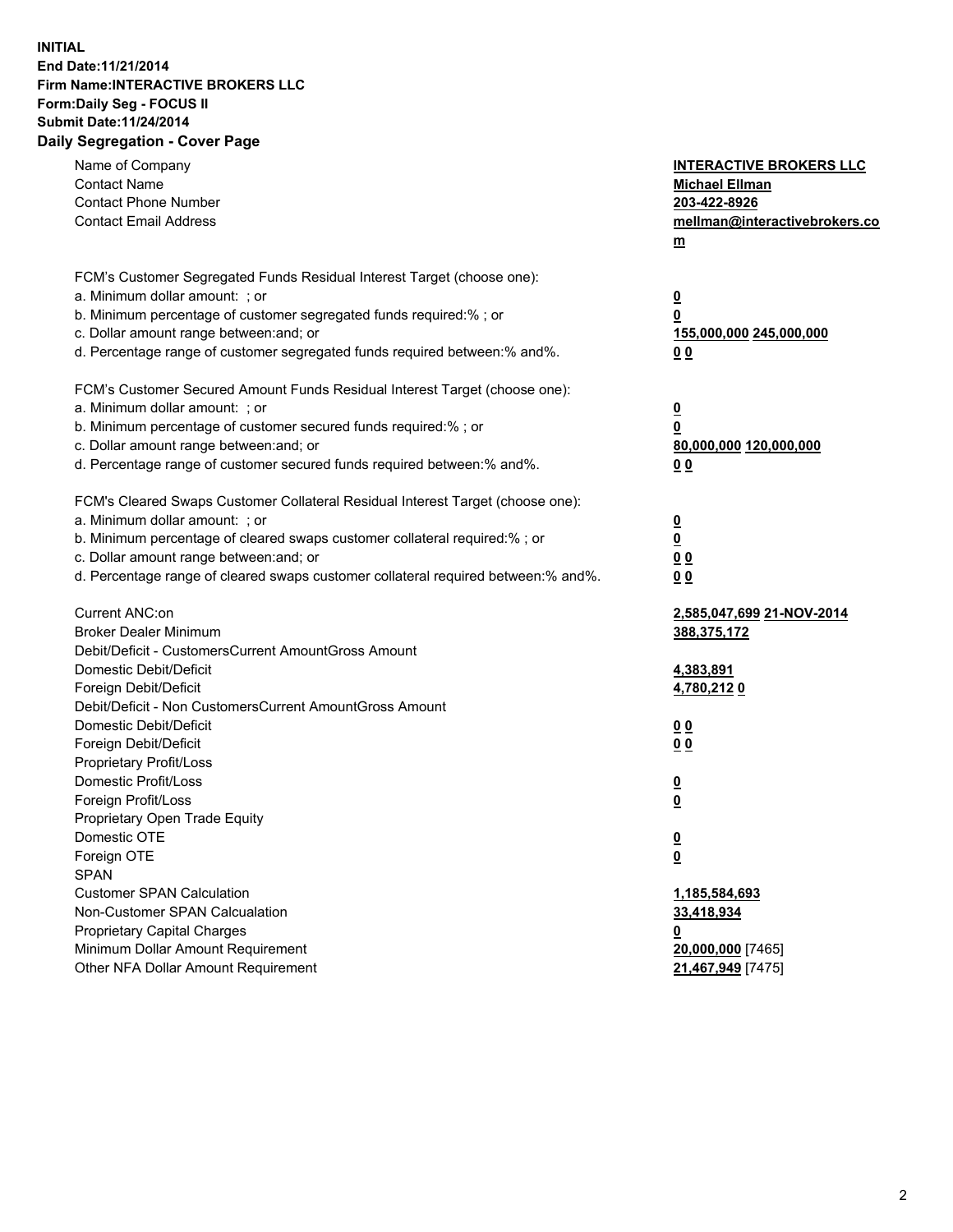## **INITIAL End Date:11/21/2014 Firm Name:INTERACTIVE BROKERS LLC Form:Daily Seg - FOCUS II Submit Date:11/24/2014 Daily Segregation - Secured Amounts**

| Daily Ocglegation - Occuled Amounts                                                         |                                                       |
|---------------------------------------------------------------------------------------------|-------------------------------------------------------|
| Foreign Futures and Foreign Options Secured Amounts                                         |                                                       |
| Amount required to be set aside pursuant to law, rule or regulation of a foreign            | $0$ [7305]                                            |
| government or a rule of a self-regulatory organization authorized thereunder                |                                                       |
| Net ledger balance - Foreign Futures and Foreign Option Trading - All Customers             |                                                       |
| A. Cash                                                                                     | 320, 345, 038 [7315]                                  |
| B. Securities (at market)                                                                   | $0$ [7317]                                            |
| Net unrealized profit (loss) in open futures contracts traded on a foreign board of trade   | -1,291,664 [7325]                                     |
| Exchange traded options                                                                     |                                                       |
| a. Market value of open option contracts purchased on a foreign board of trade              | 338,831 [7335]                                        |
| b. Market value of open contracts granted (sold) on a foreign board of trade                | <u>-450,847</u> [7337]                                |
| Net equity (deficit) (add lines 1.2. and 3.)                                                | 318,941,358 [7345]                                    |
| Account liquidating to a deficit and account with a debit balances - gross amount           | 4,780,212 [7351]                                      |
| Less: amount offset by customer owned securities                                            | 0 [7352] 4,780,212 [7354]                             |
| Amount required to be set aside as the secured amount - Net Liquidating Equity              | 323,721,570 [7355]                                    |
| Method (add lines 4 and 5)                                                                  |                                                       |
| Greater of amount required to be set aside pursuant to foreign jurisdiction (above) or line | 323,721,570 [7360]                                    |
| 6.                                                                                          |                                                       |
| FUNDS DEPOSITED IN SEPARATE REGULATION 30.7 ACCOUNTS                                        |                                                       |
| Cash in banks                                                                               |                                                       |
| A. Banks located in the United States                                                       | 340,937,306 [7500]                                    |
| B. Other banks qualified under Regulation 30.7                                              | 0 [7520] 340,937,306 [7530]                           |
| Securities                                                                                  |                                                       |
| A. In safekeeping with banks located in the United States                                   | $0$ [7540]                                            |
| B. In safekeeping with other banks qualified under Regulation 30.7                          | $0$ [7560] 0 [7570]                                   |
| Equities with registered futures commission merchants                                       |                                                       |
| A. Cash                                                                                     | $0$ [7580]                                            |
| <b>B.</b> Securities                                                                        | $0$ [7590]                                            |
| C. Unrealized gain (loss) on open futures contracts                                         | $0$ [7600]                                            |
| D. Value of long option contracts                                                           | $0$ [7610]                                            |
| E. Value of short option contracts                                                          | 0 [7615] 0 [7620]                                     |
| Amounts held by clearing organizations of foreign boards of trade                           |                                                       |
| A. Cash                                                                                     | $0$ [7640]                                            |
| <b>B.</b> Securities                                                                        | $0$ [7650]                                            |
| C. Amount due to (from) clearing organization - daily variation                             | $0$ [7660]                                            |
| D. Value of long option contracts                                                           | $0$ [7670]                                            |
| E. Value of short option contracts                                                          | 0 [7675] 0 [7680]                                     |
| Amounts held by members of foreign boards of trade                                          |                                                       |
| A. Cash                                                                                     | 83,938,048 [7700]                                     |
| <b>B.</b> Securities                                                                        | $0$ [7710]                                            |
| C. Unrealized gain (loss) on open futures contracts                                         | 1,952,626 [7720]                                      |
| D. Value of long option contracts                                                           | 337,293 [7730]                                        |
| E. Value of short option contracts                                                          | <mark>-450,862</mark> [7735] <u>85,777,105</u> [7740] |
| Amounts with other depositories designated by a foreign board of trade                      | 0 [7760]                                              |
| Segregated funds on hand                                                                    | $0$ [7765]                                            |
| Total funds in separate section 30.7 accounts                                               | 426,714,411 [7770]                                    |
| Excess (deficiency) Set Aside for Secured Amount (subtract line 7 Secured Statement         | 102,992,841 [7380]                                    |
| Page 1 from Line 8)                                                                         |                                                       |
| Management Target Amount for Excess funds in separate section 30.7 accounts                 | 80,000,000 [7780]                                     |
| Excess (deficiency) funds in separate 30.7 accounts over (under) Management Target          | 22,992,841 [7785]                                     |
|                                                                                             |                                                       |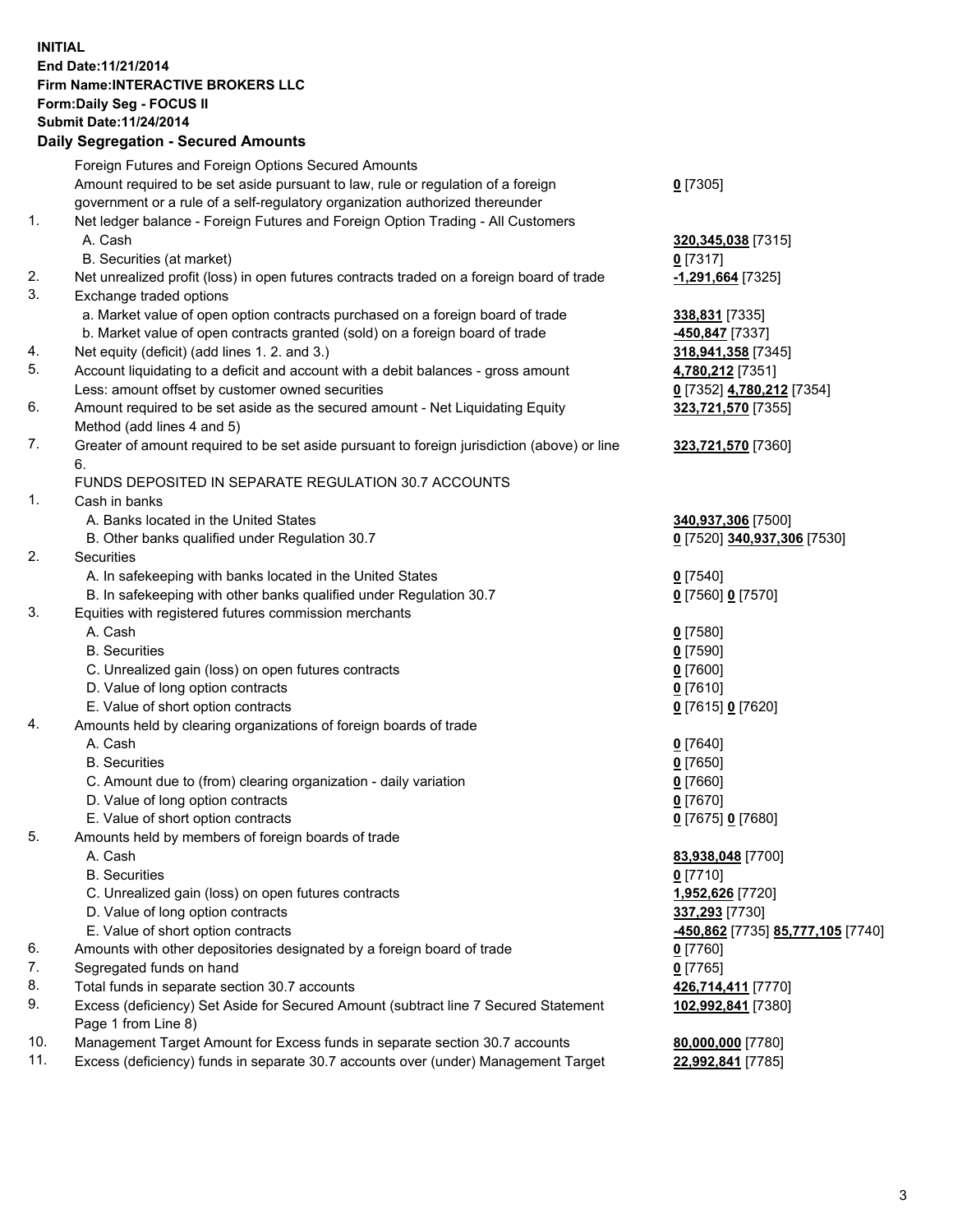**INITIAL End Date:11/21/2014 Firm Name:INTERACTIVE BROKERS LLC Form:Daily Seg - FOCUS II Submit Date:11/24/2014 Daily Segregation - Segregation Statement** SEGREGATION REQUIREMENTS(Section 4d(2) of the CEAct) 1. Net ledger balance A. Cash **2,400,008,280** [7010] B. Securities (at market) **0** [7020] 2. Net unrealized profit (loss) in open futures contracts traded on a contract market **-28,467,331** [7030] 3. Exchange traded options A. Add market value of open option contracts purchased on a contract market **131,499,528** [7032] B. Deduct market value of open option contracts granted (sold) on a contract market **-169,229,895** [7033] 4. Net equity (deficit) (add lines 1, 2 and 3) **2,333,810,582** [7040] 5. Accounts liquidating to a deficit and accounts with debit balances - gross amount **4,383,891** [7045] Less: amount offset by customer securities **0** [7047] **4,383,891** [7050] 6. Amount required to be segregated (add lines 4 and 5) **2,338,194,473** [7060] FUNDS IN SEGREGATED ACCOUNTS 7. Deposited in segregated funds bank accounts A. Cash **396,676,717** [7070] B. Securities representing investments of customers' funds (at market) **1,191,300,126** [7080] C. Securities held for particular customers or option customers in lieu of cash (at market) **0** [7090] 8. Margins on deposit with derivatives clearing organizations of contract markets A. Cash **15,962,139** [7100] B. Securities representing investments of customers' funds (at market) **79,534,305** [7110] C. Securities held for particular customers or option customers in lieu of cash (at market) **0** [7120] 9. Net settlement from (to) derivatives clearing organizations of contract markets **1,780,864** [7130] 10. Exchange traded options A. Value of open long option contracts **823,116** [7132] B. Value of open short option contracts **-6,317,713** [7133] 11. Net equities with other FCMs A. Net liquidating equity **4,603,170** [7140] B. Securities representing investments of customers' funds (at market) **869,988,204** [7160] C. Securities held for particular customers or option customers in lieu of cash (at market) **0** [7170] 12. Segregated funds on hand **0** [7150] 13. Total amount in segregation (add lines 7 through 12) **2,554,350,928** [7180] 14. Excess (deficiency) funds in segregation (subtract line 6 from line 13) **216,156,455** [7190] 15. Management Target Amount for Excess funds in segregation **155,000,000** [7194]

16. Excess (deficiency) funds in segregation over (under) Management Target Amount Excess

**61,156,455** [7198]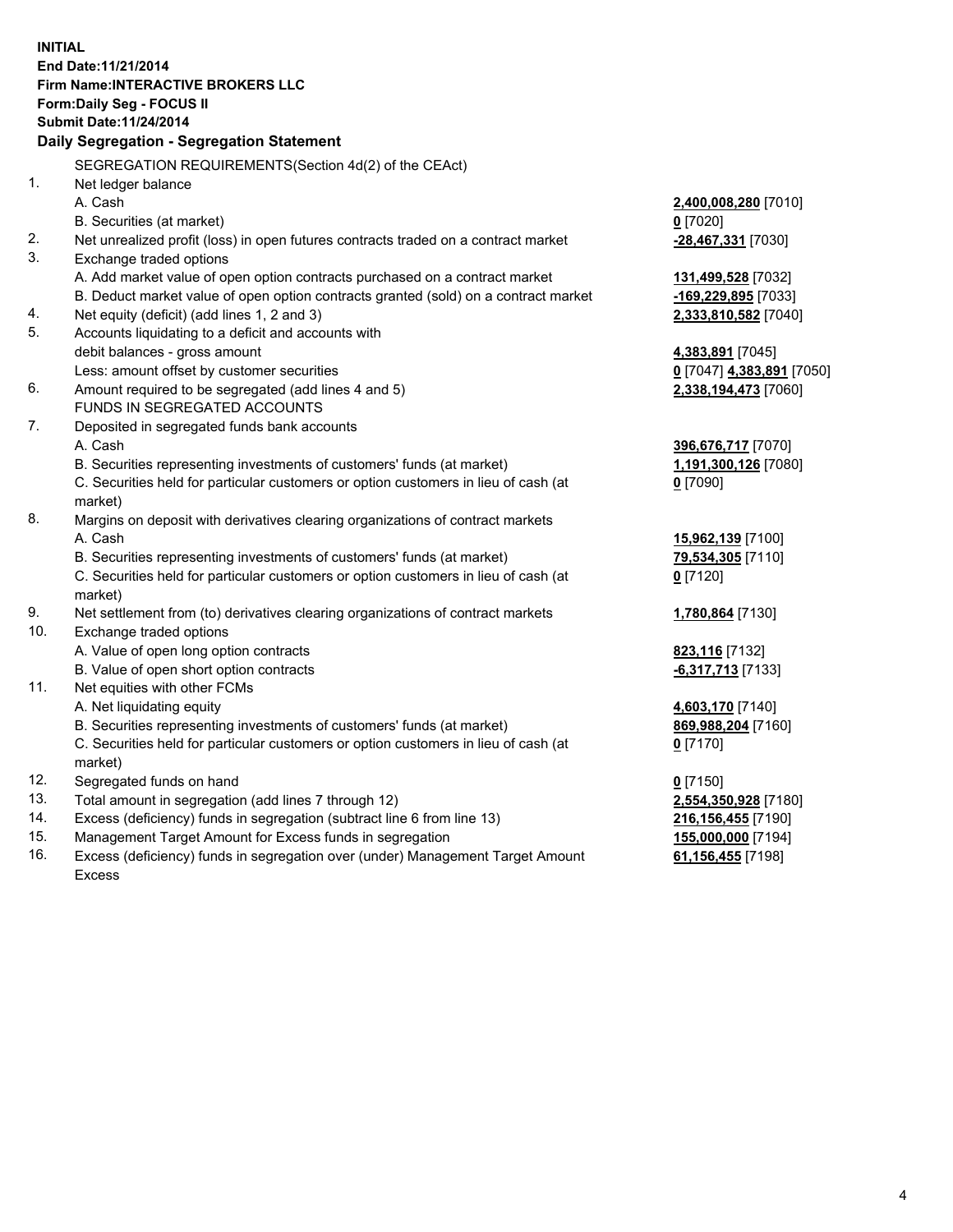## **INITIAL End Date:11/21/2014 Firm Name:INTERACTIVE BROKERS LLC Form:Daily Seg - FOCUS II Submit Date:11/24/2014 Daily Segregation - Supplemental**

| $\blacksquare$ | Total gross margin deficiencies - Segregated Funds Origin                              | 188,191 [9100] |
|----------------|----------------------------------------------------------------------------------------|----------------|
| $\blacksquare$ | Total gross margin deficiencies - Secured Funds Origin                                 | 182,730 [9101] |
| $\blacksquare$ | Total gross margin deficiencies - Cleared Swaps Customer Collateral Funds Origin       | $0$ [9102]     |
| $\blacksquare$ | Total gross margin deficiencies - Noncustomer and Proprietary Accounts Origin          | $0$ [9103]     |
| $\blacksquare$ | Total number of accounts contributing to total gross margin deficiencies - Segregated  | 16 [9104]      |
|                | Funds Origin                                                                           |                |
| $\sim$         | Total number of accounts contributing to total gross margin deficiencies - Secured     | 7 [9105]       |
|                | <b>Funds Origin</b>                                                                    |                |
| $\blacksquare$ | Total number of accounts contributing to the total gross margin deficiencies - Cleared | $0$ [9106]     |
|                | Swaps Customer Collateral Funds Origin                                                 |                |
| $\blacksquare$ | Total number of accounts contributing to the total gross margin deficiencies -         | $0$ [9107]     |
|                | Noncustomer and Proprietary Accounts Origin                                            |                |
| $\blacksquare$ | Upload a copy of the firm's daily margin report the FCM uses to issue margin calls     |                |
|                | which corresponds with the reporting date.                                             |                |

11.21.2014 Commodity Margin Deficiency Report.xls